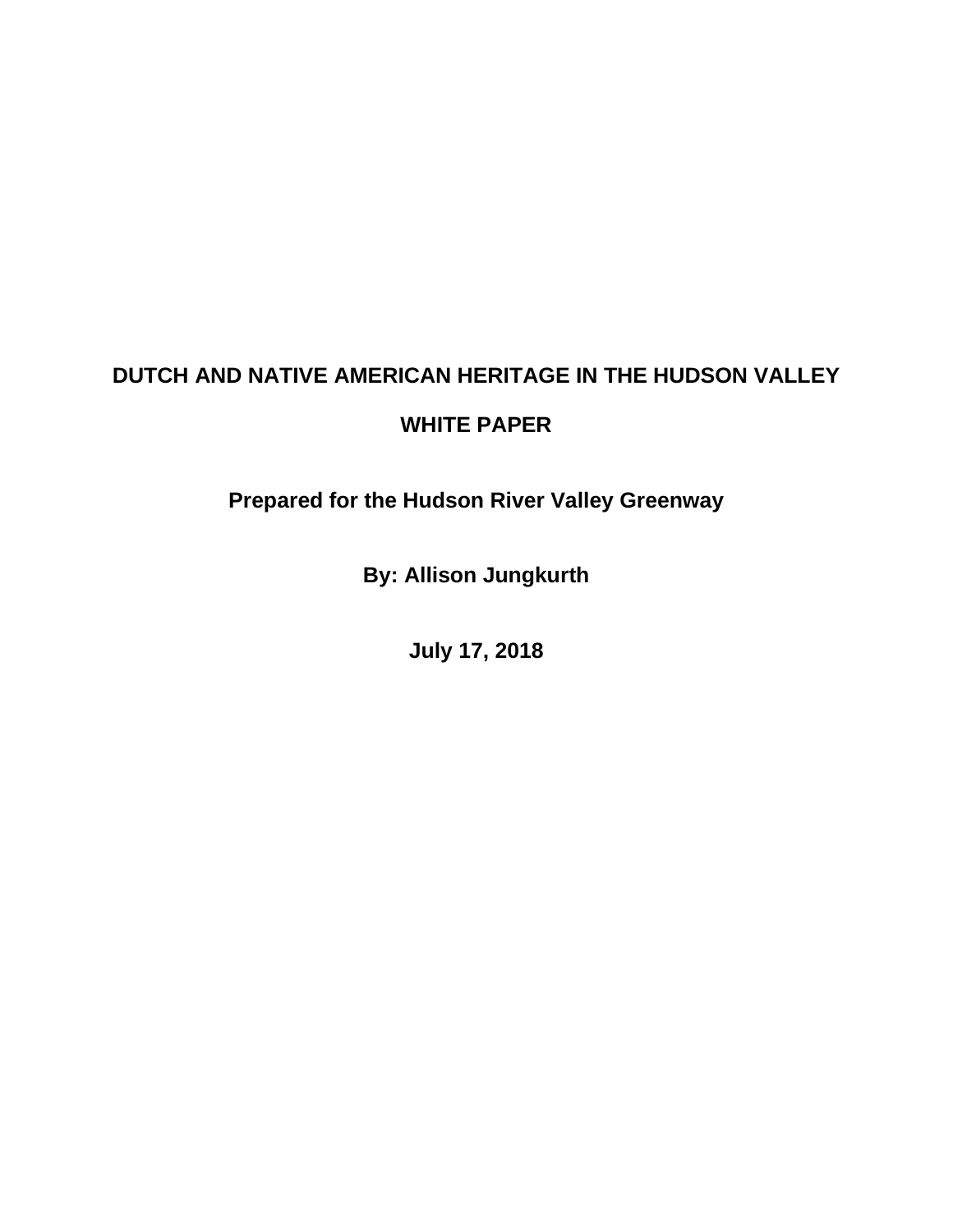#### **Indigenous Peoples of the Hudson Valley**

Prior to European arrival, the Hudson River Valley was home to a thriving network of diverse Native American societies. The lower river valley was home to the Munsee Indians, a branch of the Algonquin-speaking Lenape. Known later as the Delaware, the Lenape were usually the first Native Americans European explorers encountered in North America, and they showed the new arrivals how to navigate the rivers and to survive in the New World. Today the island of Manhattan retains the Munsee name for the island: *Mannahatta,* "the island of many hills."

The upper Hudson Valley was home to the Mohicans, a related group of Algonquinspeaking people with whom the Munsee frequently traded and interacted. Also known historically as the "Mahicans," the Mohicans derive their name from their word for the Hudson River: *Muhicanituk,* "the water that flows both ways."

The upper river valley was also home to the Mohawk tribe, who lived in the Mohawk River Valley and traveled east to hunt, trade, and occasionally wage war with the neighboring Mahican tribes. The Mohawk are the easternmost branch of the Six Nations of the Haudenosaunee Confederacy, a political league whose structure inspired the United States' federalist government system. For the Native peoples living in the region, religion and ecology were closely entwined. Early Dutch settlers learned important survival techniques from the Native Americans and admired many of their cultural practices, including a strong diplomatic ability and sophisticated societies far less violent and criminal than the sailors were used to in Europe.

Trade with the Dutch gave Native Americans access to goods like woolen fabrics, glass beads, and steel tools, but the Europeans also carried new diseases that decimated much of the Indian population. Wars and violent conflicts with the settlers became more frequent as the Dutch colony grew, further reducing the American Indian population and pushing them from their traditional homelands.

Political pressure forced the indigenous peoples to sell or otherwise lose their territories. Many tribes were forced to migrate west, surviving in what became the tribal nations today of Stockbridge Munsee Community (Wisconsin), and the Delaware Tribe and Delaware Nation (Oklahoma). Other communities remained in New York and assimilated into the new American society. Today, New York State is home to eight federally recognized tribes and over 220,000 people who identify as American Indian or Alaska Native. Community engagement among members of the Mohawks, Mohicans, Munsee, and many other tribes remains active around the Hudson River Valley National Heritage Area.

#### **New Netherland**

In 1609, Henry Hudson and his crew were the first Europeans to sail into what is now called the Hudson River Valley. Exploring for the Dutch East India Company, they met and traded with Lenape and Mohawk villages throughout the region. Although they failed to discover a northwest passage to Asia, Hudson's ship the *Half Moon* returned to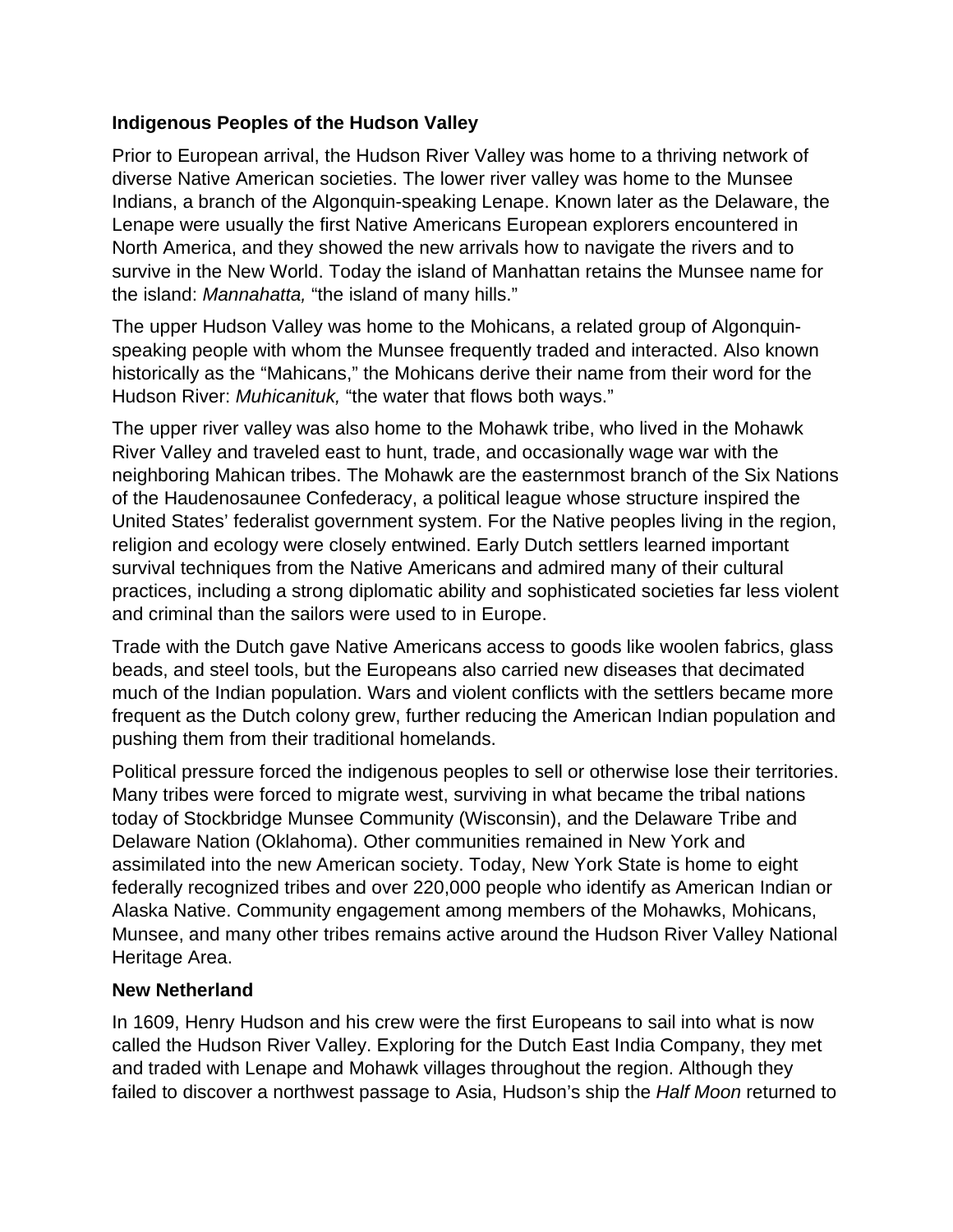Amsterdam with reports of a beautiful land, rich in resources and navigable by what Hudson's first mate Robert Juet called "as fine a river as can be found."

Dutch traders quickly established posts in the New World, gradually dominating the trade economy begun by the Native Americans. At **Fort Orange** (1624) on the upper Hudson River, Mohawk and Mohican trappers became an important source for beaver pelts, which were fashionable and in very high demand in Europe. The lucrative trade in beaver furs was so critical to New Netherland that this northern outpost was called Beverwijck, before being renamed Albany at the end of the 17th century.

In the 1620's, the Dutch West India Company decided to expand their colony's territory and population. They—in their view—"purchased" land from the Native peoples in the region and sold large properties to Dutch landowners, called *patroons.* The first and largest of these patroonships was the estate of Kilaen Van Rensselaer. Granted in 1629, Rensselaerswijck encompassed the land surrounding Albany and extended for miles on both sides of the Hudson River. **Crailo State Historic Site** (1707) was the Van Rensselaer family's home until 1924. Today the house is a museum preserving the story of Dutch colonial settlement in the upper Hudson River Valley.

Goods from Beverwijck were transported down the Hudson River to other Dutch settlements, including the village of Esopus in the mid-Hudson Valley and New Amsterdam at the southern tip of Manhattan. Esopus, later renamed Wiltwijck and finally Kingston, attracted settlers as a fertile place to grow wheat and other crops. Wheat was measured out in schepels as a medium of currency to purchase land, enslaved Africans, and goods at the market. Dutch farms encroached on land traditionally used by the Esopus Indians and tensions grew as the Esopus resisted permanent occupation of their territory. Two local conflicts known as the Esopus Wars led the Dutch to build a defensive stockade around their town in 1658. The **Uptown Stockade District** in Kingston is the largest remaining example of early Dutch settlement in New York State.

When English ships seized New Amsterdam in 1664, Dutch governor Peter Stuyvesant reluctantly oversaw New Netherland's peaceful transition to become the province of New York. The terms of surrender allowed Dutch inhabitants to continue their way of life, and so Dutch cultural influence remained strong.

#### **Harmony with Nature**

The identity of the Hudson River Valley is tied to its breathtaking natural scenery, and much of the landscape was shaped by the indigenous communities who lived here. Using controlled burning techniques, Munsee and Mohican tribes would clear patches of woodland to create fields where they could grow staple crops such as corn, beans, and squash. They later shared these farming techniques with the Dutch colonists, aiding their survival. Native Americans' sustainable practices have thus fostered not only for the Hudson Valley's rich agriculture, but also many of the open meadows and views that have inspired Hudson River School painters and others for centuries.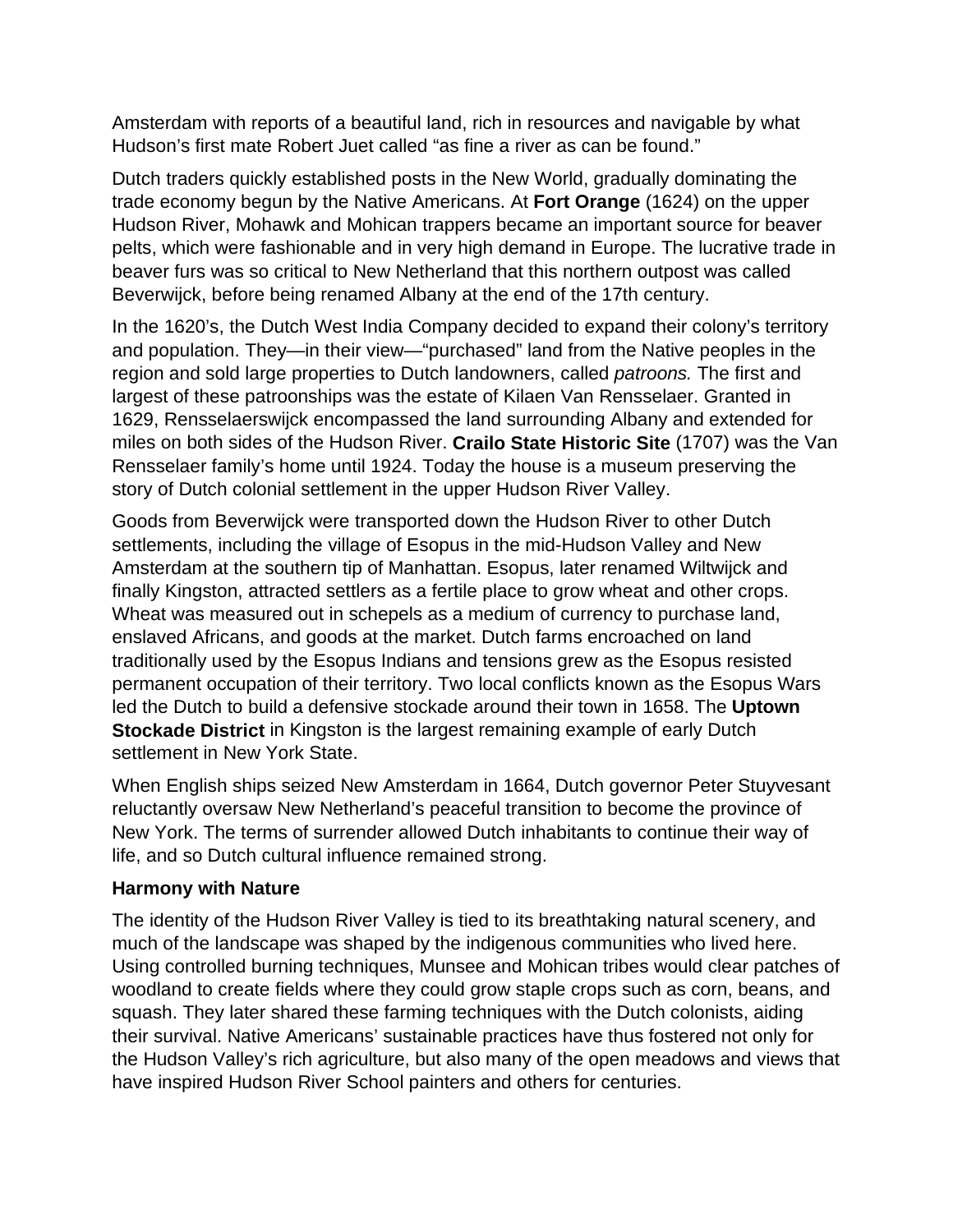For a glimpse of the natural valley as it was in the 17th century, wander the hiking trails of **Hudson Highlands State Park Preserve, Harriman State Park, Clarence Fahnestock Memorial State Park,** or one of the many trails maintained by the Hudson River Valley Greenway.

The Dutch left their mark on the Hudson Valley's landscape notably through their distinctive architecture. Original farmhouses like those at the **Bronck Museum** (1663 & 1738), the **Madam Brett Park and Homestead** (1709), and the **Jacob Blauvelt House** (1832) preserve the building style popular among early Dutch immigrants, featuring elements including gambrel roofs, overhanging eaves, and compact layout designs.

### **Cultural & Political Influences**

The 17th century is remembered as the Dutch Golden Age, a time when the Netherlands dominated the global economy and Dutch society was the most progressive in Europe. A practical and relatively tolerant society, Amsterdam was a place of opportunity for not just the Dutch middle class, but for minority groups facing persecution elsewhere: Catholics, Protestants, Jews, Puritans, and French Walloons. These people were folded into the thriving Dutch economy, and these were the people sent to populate the Dutch West India Company's colony in the New World.

New Netherland had features that modern Americans will find familiar: ethnic diversity, laws protecting religious freedom, and an economy built on free trade and an early model of the stock exchange. Dutch, Munsee, Mohican, Mohawk, African, and European people of many

backgrounds worked closely together to build this early colony, and for centuries their descendants have continued to shape the cultural and political landscape of the Hudson River Valley.

Daniel Ninham, a *sachem,* or chief, of the Wappinger Indians, was an 18th-century political leader and hero. Ninham defended his people's homeland, even traveling to England to legally challenge the patent that granted the Wappingers' territory to Dutch landowners during the French & Indian War. Hoping to negotiate better terms for the Wappingers in an independent America, Ninham supported the colonists in the American Revolution. **Indian Field,** part of Van Cortlandt Park in the Bronx, honors Ninham, his son Abraham, and the fifteen other Stockbridge Munsee Mohican warriors who died fighting the Queen's Rangers on this site in the Battle of Kingsbridge in 1778. Daniel Ninham is remembered with further memorials throughout the region, most notably Ninham Mountain State Forest in Putnam County, where hikers can visit the **Ninham Mountain Fire Tower.**

From 1883 to 1916, the **Mohonk Mountain House** was the site of the annual Lake Mohonk Conference of Friends of the Indian. Government officials, academics, philanthropists, and Indian leaders gathered to discuss ways to improve the Native Americans' status in New York.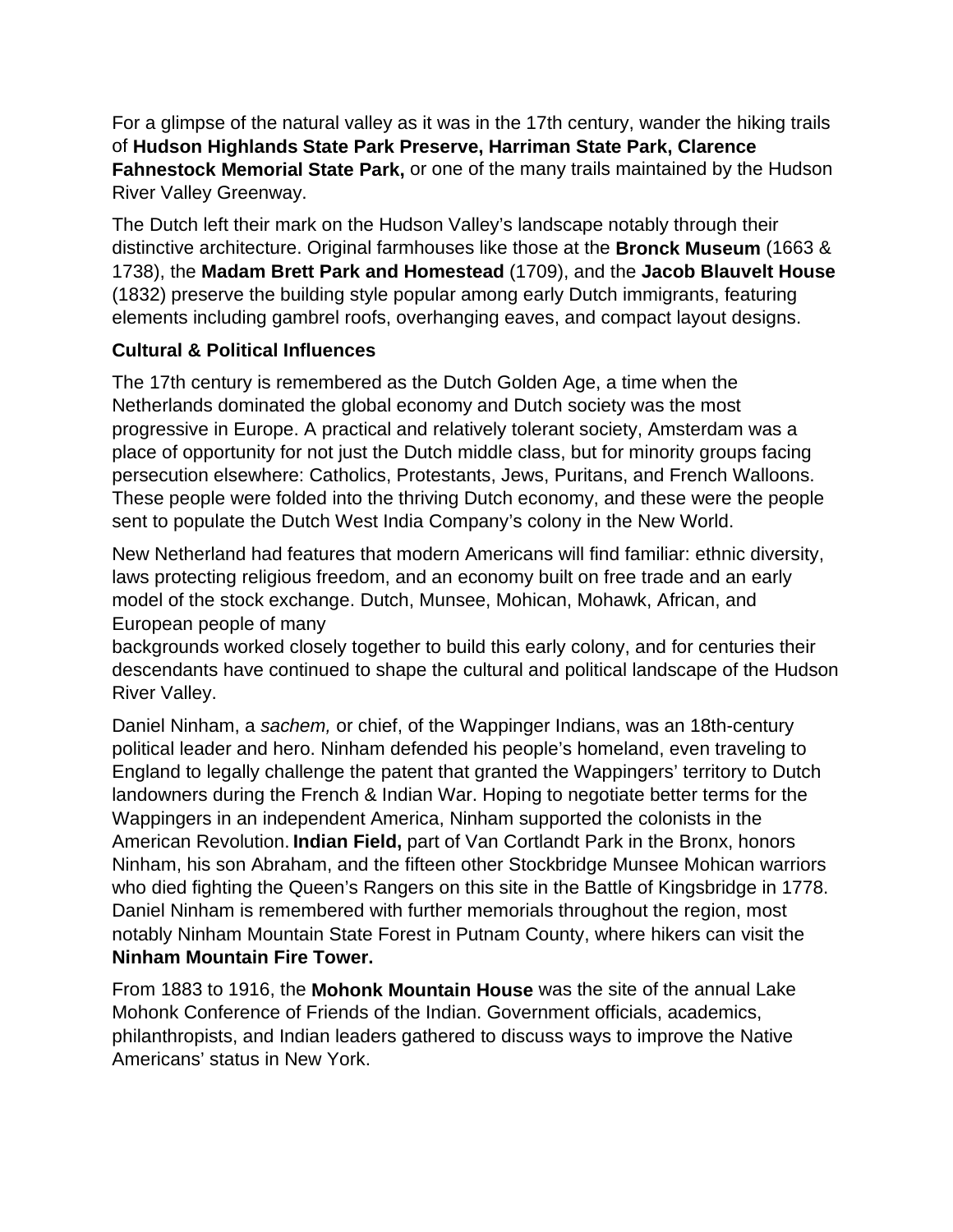The **Van Schaick Mansion** (1735) lies on an island which was likely the home to the Mohican village site "Moenemin's Castle," at the confluence of the Mohawk and Hudson Rivers, later an important meeting point for Mohawk and Dutch traders. The home that the Van Schaick family built at this strategic location served as military headquarters for the English during the French & Indian War and for the Continental Army during the American Revolution.

The Roosevelts trace their ancestry to one of the earliest Dutch immigrants to New Amsterdam and became one of America's most influential political families. Theodore Roosevelt was the 26th US President and the first to prioritize protecting our country's outstanding natural

resources, hence his nickname as America's "Conservationist President." As governor of New York he founded the Palisades Interstate Parks Commission, an organization that maintains spectacular parts of the Hudson Highlands including **Bear Mountain** and **Storm King** 

### **Mountain State Parks.**

Visit the **Home of President Franklin D. Roosevelt National Historic Site** in Hyde Park to learn how FDR expanded the scope of the National Park Service to protect new regions and historic sites, including his own home and the nearby **Vanderbilt Mansion** (1899). Roosevelt was a lifelong resident of the Hudson River Valley and felt strongly that the region's Dutch heritage should be preserved. He personally incorporated Dutch style into the expansion of his family's home Springwood (1915), his retreat Top Cottage (1937), and his wife Eleanor

Roosevelt's retreat Val-Kill (1924).

# **Ongoing Cultural and Environmental Advocacy**

The cultural legacy of the Hudson River Valley endures because the people who remain here are committed to preserving the heritage of their home. Seasonal festivals, museum exhibits, and commemorative events celebrate the Native American and Dutch influences that still shape the Hudson River Valley today.

The Hudson River Sloop Clearwater, a reconstruction of a typical 18th-century Dutch yacht, was launched in 1969 through a campaign calling for stronger environmental protection for the river. The ship makes its home at the **Hudson River Maritime Museum** in Kingston and serves as a traveling museum, teaching students about ecology and the enchanting maritime heritage of the Hudson River. Replicas of Hudson's ship the *Halve Maen* and Captain Adriaen Block's 1614 ship the *Onrust*, both constructed and sailed using authentic 17th-century techniques, have also toured the Hudson River to celebrate the valley's legacy of Dutch exploration and commerce.

The **Redhawk Native American Arts Council** hosts programs year-round to educate people on the history of indigenous peoples in the United States, and to bring together and celebrate the Native communities who are active today. Notable public events include the annual Indigenous Peoples Celebration held in New York City.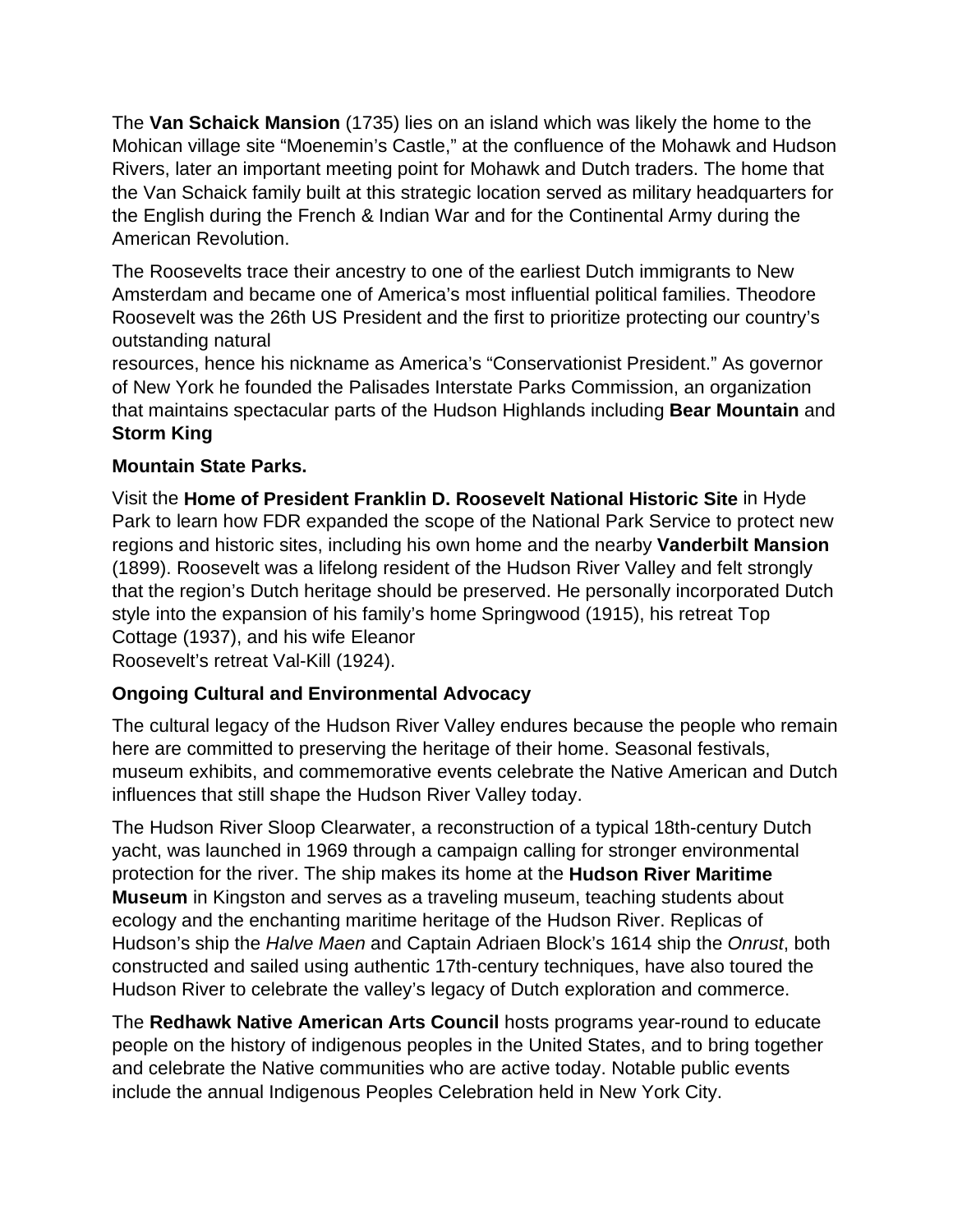The annual **Albany Tulip Festival** takes place in Washington Park, Albany every May, and celebrates the city's long and rich Dutch heritage.

For information about upcoming cultural heritage events in the Hudson River Valley, visit the Hudson River Valley National Heritage Area's website at **www.hudsonrivervalley.com.**

### **UPPER VALLEY**

**Cohoes Falls** was an important meeting point for the Haudenosaunee (Iroquois) and Dutch fur traders, and today the adjacent Falls View Park is a popular site for visitors to catch a glimpse of this spectacular natural landmark.

The **Van Schaick Mansion** is near an original Mohican village site called "Moenemin's Castle." Its location between the Mohawk and Hudson Rivers made it a strategic meeting point for Haudenosaunee and Dutch traders, and it later became a critical military headquarters during both the French & Indian War and the American Revolution.

Since its origin as the Mohican peoples' "place of the Council Fire" and later the inland trading post Fort Orange, Albany has long been the local seat of cultural and political influence. The **Ten Broeck Mansion, Crailo State Historic Site,** and the **Schuyler Mansion State Historic Site** preserve examples of the Dutch colonial lifestyle and honor three of the most influential families in the city's history.

The **Albany Heritage Area Visitor Center** is an excellent first stop to learn about the Native American and Dutch history of Albany, and to pick up information to plan the rest of your visit to the city. The **New York State Museum** hosts an exhibit on the culture of the Haudenosaunee Indians in upstate New York, as well as a Mohican display and a new exhibit on the city's origins as the Dutch trading post Fort Orange.

The **Papscanee Island Nature Preserve** is named for 17th-century Mohican sachem Papsickene, and is a noted Mohican village site dating back thousands of years. This 156-acre nature preserve is free to the public and offers access to over 2 miles of the Hudson River shoreline.

The annual **Albany Tulip Festival** takes place every May in Washington Park and celebrates the enduring Dutch heritage of the Capital Region.

# **MID-VALLEY**

The city of Kingston was originally land farmed by the Esopus Indians, and in 1652 Dutch colonists founded the village of Wiltwijck. Visit the **Senate House Museum** and the **Matthewis Persen House** to learn the history of the **Uptown Stockade District,** the largest identified area of early Dutch settlement in New York State.

Walk through the **Hudson River Maritime Museum** for a fascinating look at how the Hudson River has shaped the evolution of life and industry in the region since prehistoric times.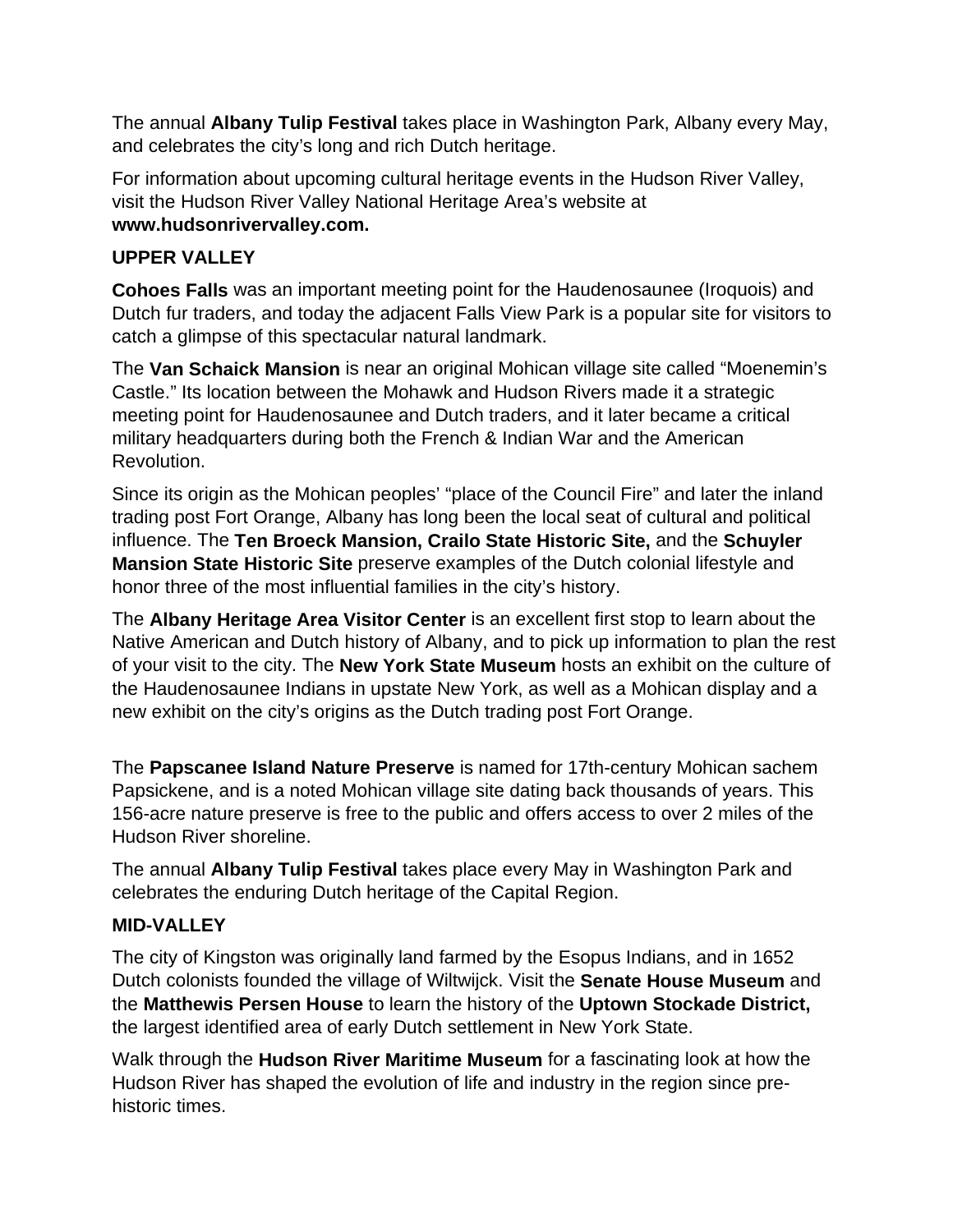In 1663, Swedish farmer Pieter Bronck purchased land from the Mohicans and built a farm near present-day Coxsackie. Over 350 years later, the **Bronck Museum** preserves the Dutch colonial heritage of Greene County and maintains several buildings from the farmstead's history, including the Bronck family's original 1663 house, believed to be the oldest surviving dwelling in Upstate New York.

Built in 1737, the **Luykas Van Alen House** is a designated National Historic Landmark and restored home museum authentically representing rural Dutch colonial life in the 18th century.

The **Martin Van Buren National Historic Site** honors the 8th President of the United States, who was born and raised in nearby Kinderhook. Van Buren purchased this mansion and named it Lindenwald in 1839 during his presidency, then lived here until his death in 1862.

President Franklin Roosevelt was proud of his family's Dutch roots in the Hudson River Valley, and he personally built this heritage into his home in Hyde Park. The **Home of Franklin D. Roosevelt National Historic Site** includes FDR's lifelong home Springwood, his personal retreat Top Cottage, and his wife Eleanor Roosevelt's cabin Val-Kill.

# **LOWER VALLEY**

Hike through the **Hudson Highlands State Park** or **Clarence Fahnestock State Park** and immerse yourself in the Hudson Valley's exquisite natural scenery, imagining the world as it would have appeared to the Dutch explorers when they arrived in 1609.

The **Ninham Mountain Fire Tower** honors the Wappingers *sachem* Daniel Ninham and offers a fantastic view of the Hudson River and surrounding mountains.

**Bear Mountain State Park** and **Storm King Mountain State Park** are among the recreation areas protected and maintained by the Palisades Interstate Parks Commission, an organization co-founded by New York State Governor Theodore Roosevelt, before he went on to become our nation's first "Conservationist President."

Washington Irving, America's first internationally famous writer, is remembered for works including *Knickerbocker's History of New York,* a satirical depiction of Dutch culture in the Hudson River Valley. Fans can visit Irving's home **Sunnyside** for an enchanting look at the writer's life and rise to fame. Explore the setting of Irving's most famous short story "The Legend of Sleepy Hollow" with a walk through the Old Dutch Church of Sleepy Hollow, and visit around Halloween to catch a performance of the spooky tale!

A tour through **Kykuit,** the Rockefeller estate, offers a glimpse into the Gilded Age lifestyle of one of New York's most prominent families. Learn about the Rockefellers' contributions to business, government, and philanthropy as you take in their art collections, spectacular gardens, and the breathtaking scenery of the surrounding Hudson Valley.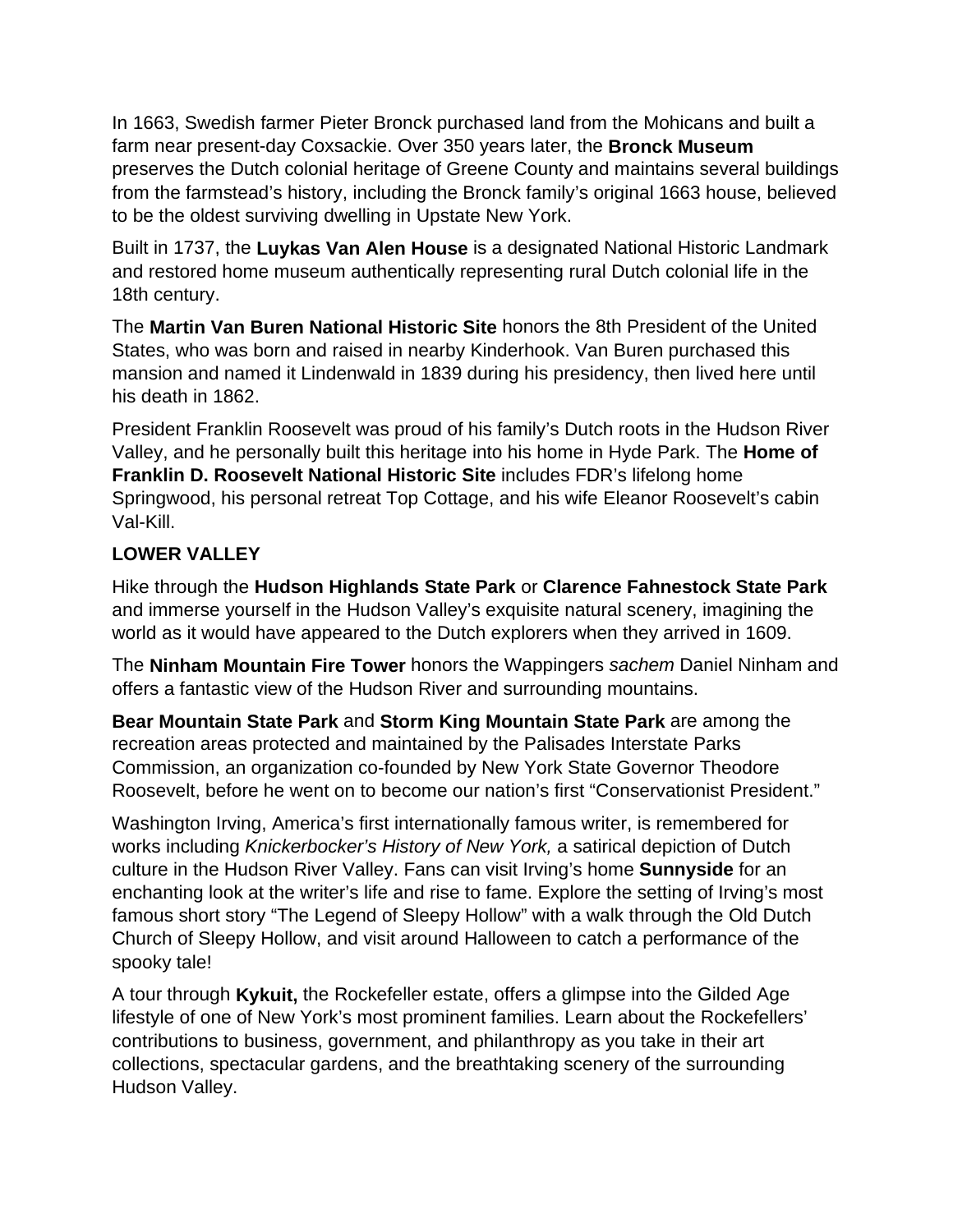**Van Cortlandt Park** was the site of the Battle of Kingsbridge on August 31, 1778. **Indian Field** honors the Native Americans who died fighting the British in this battle, including Chief Daniel Ninham, his son Abraham, fifteen other Stockbridge Munsee Mohican warriors, and others. This site was previously occupied by the Wiechquaskeck Lenape until Europeans arrived to settle in the Bronx in 1639.

**Inwood Hill Park** offers hiking trails and recreation areas amid the last natural forest and salt marsh in Manhattan. The Shorakkopoch Rock landmark commemorates Peter Minuit's infamous exchange with the Lenape to allow Dutch settlement on Manhattan, which took place on this site in 1624. Around the corner, the **Dyckman Farmhouse Museum** is the oldest surviving Dutch homestead in Manhattan.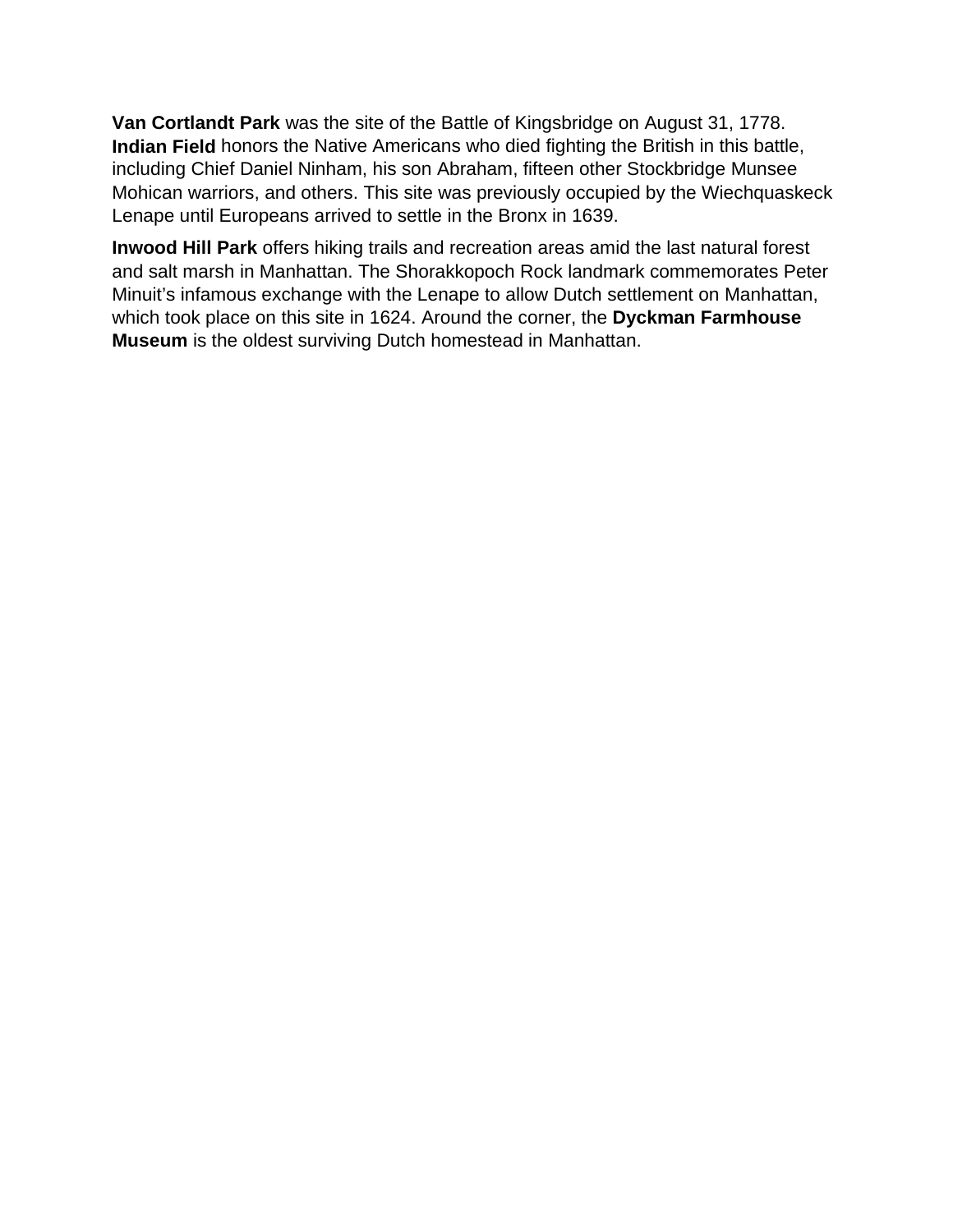#### Works Cited

- "Albany Tulip Festival." Albany Office of Cultural Affairs, The City of Albany, 2018, www.albanyevents.org/events/Albany\_Tulip\_Festival\_2\_event\_main.htm. Accessed 18 Apr. 2018.
- Benjamin, Vernon. *The History of the Hudson River Valley: From the Civil War to Modern Times.* The Overlook Press, 2014.
- Benjamin, Vernon. *The History of the Hudson River Valley: From Wilderness to the Civil War.* The Overlook Press, 2016.
- "Crailo State Historic Site." Parks, Recreation and Historic Preservation, New York State, parks.ny.gov/historic-sites/30/fees-rates.aspx. Accessed 13 Apr. 2018.
- "Designated Greenway Trails." Hudson River Valley Greenway, New York State, 2009, www.hudsongreenway.ny.gov/Trailsandscenicbyways/LandTrail/HRGTrailslist.as px. Accessed 17 Apr. 2018.
- Haudenosaunee Confederacy, 2017, www.haudenosauneeconfederacy.com. Accessed 13 Apr. 2018.
- Hauptman, Laurence M. "The Road to Kingsbridge: Daniel Nimham and the Stockbridge Indian Company in the American Revolution." *American Indian Magazine,* vol. 18, no. 3, 2017, www.americanindianmagazine.org/story/road-kingsbridgedaniel-nimham-and-stockbridge-indian-company-american-revolution. Accessed 17 Jul. 2018.
- "History of the Senate House." Friends of the Senate House, www.senatehousekingston.org/history-senate-house. Accessed 14 Apr. 2018.
- "Home of Franklin D. Roosevelt." National Park Service, 1 Apr. 2018, www.nps.gov/hofr/ index.htm. Accessed 13 Apr. 2018.

Hudson River Sloop Clearwater, Inc., 2018, www.clearwater.org. Accessed 13 Apr. 2018.

- "Martin Van Buren National Historic Site." National Park Service, 27 Dec. 2017, www.nps.gov/mava/index.htm. Accessed 13 Apr. 2018.
- Musso, Anthony P. "Fishkill Monument Pays Tribute to Chief Who Fought in Revolution: Dateline." Poughkeepsie Journal, 7 Nov. 2017, www.poughkeepsiejournal.com/ story/news/2017/11/07/fishkill-monument-pays-tribute-chief-who-foughtrevolution-daniel-Ninham-dateline/837967001. Accessed 15 Apr. 2018.
- "Native American Indian Language & Culture in New York." NY Statewide Language Regional Bilingual Education Resource Network at NYU, 2012, www.steinhardt.nyu.edu/ scmsAdmin/media/users/xr1/Language\_n\_Cultural\_Awareness/NativeAmericanC ultureLanguageNY2-27-13.pdf. PDF.